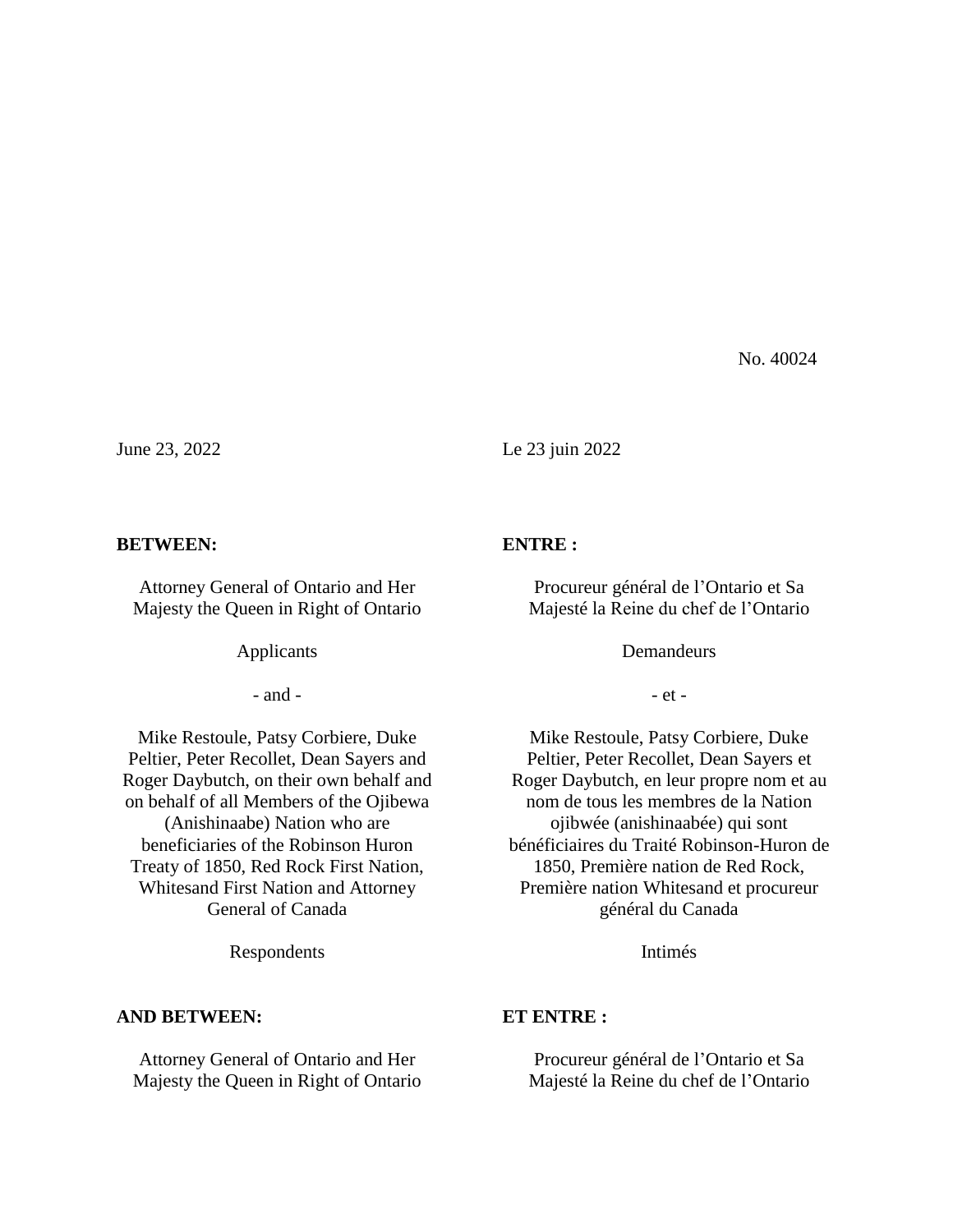- et -

**Demandeurs** 

Le chef et le conseil de la Première nation de Red Rock, au nom de la Bande indienne de la Première nation de Red Rock, le chef et le conseil de la Première nation Whitesand, au nom de la Bande indienne de la Première nation Whitesand et procureur général du Canada

Intimés

# JUGEMENT

La requête pour permission d'intervenir par Première nation Biigtigong Nishnaabeg est rejetée, sans préjudice à son droit de présenter une demande pour permission d'intervenir dans l'appel.

La demande d'autorisation d'appel de l'arrêt de la Cour d'appel de l'Ontario, numéros C66455 et C68595, 2021 ONCA 779, daté du 5 novembre 2021, est accueillie.

La demande conditionnelle d'autorisation d'appel incident par Mike Restoule, Patsy Corbiere, Duke Peltier, Peter Recollet, Dean Sayers et Roger Daybutch, en leur propre nom et au nom de tous les membres de la Nation ojibwée (anishinaabée) qui sont bénéficiaires du Traité Robinson-Huron de 1850, est accueillie.

La demande conditionnelle d'autorisation d'appel incident par le chef et le conseil de la Première nation de Red Rock, au nom de la

Applicants

- and -

Chief and Council of Red Rock First Nation, on behalf of the Red Rock First Nation Band of Indians, Chief and Council of the Whitesand First Nation on behalf of the Whitesand First Nation Band of Indians and Attorney General of Canada

Respondents

# JUDGMENT

The motion for leave to intervene filed by Biigtigong Nishnaabeg First Nation is dismissed, without prejudice to its right to bring a motion for leave to intervene in the appeal.

The application for leave to appeal from the judgment of the Court of Appeal for Ontario, Numbers C66455 and C68595, 2021 ONCA 779, dated November 5, 2021 is granted.

The conditional application for leave to cross-appeal by Mike Restoule, Patsy Corbiere, Duke Peltier, Peter Recollet, Dean Sayers and Roger Daybutch, on their own behalf and on behalf of all Members of the Ojibewa (Anishinaabe) Nation who are beneficiaries of the Robinson Huron Treaty of 1850, is granted.

The conditional application for leave to cross-appeal by the Chief and Council of Red Rock First Nation, on behalf of the Red